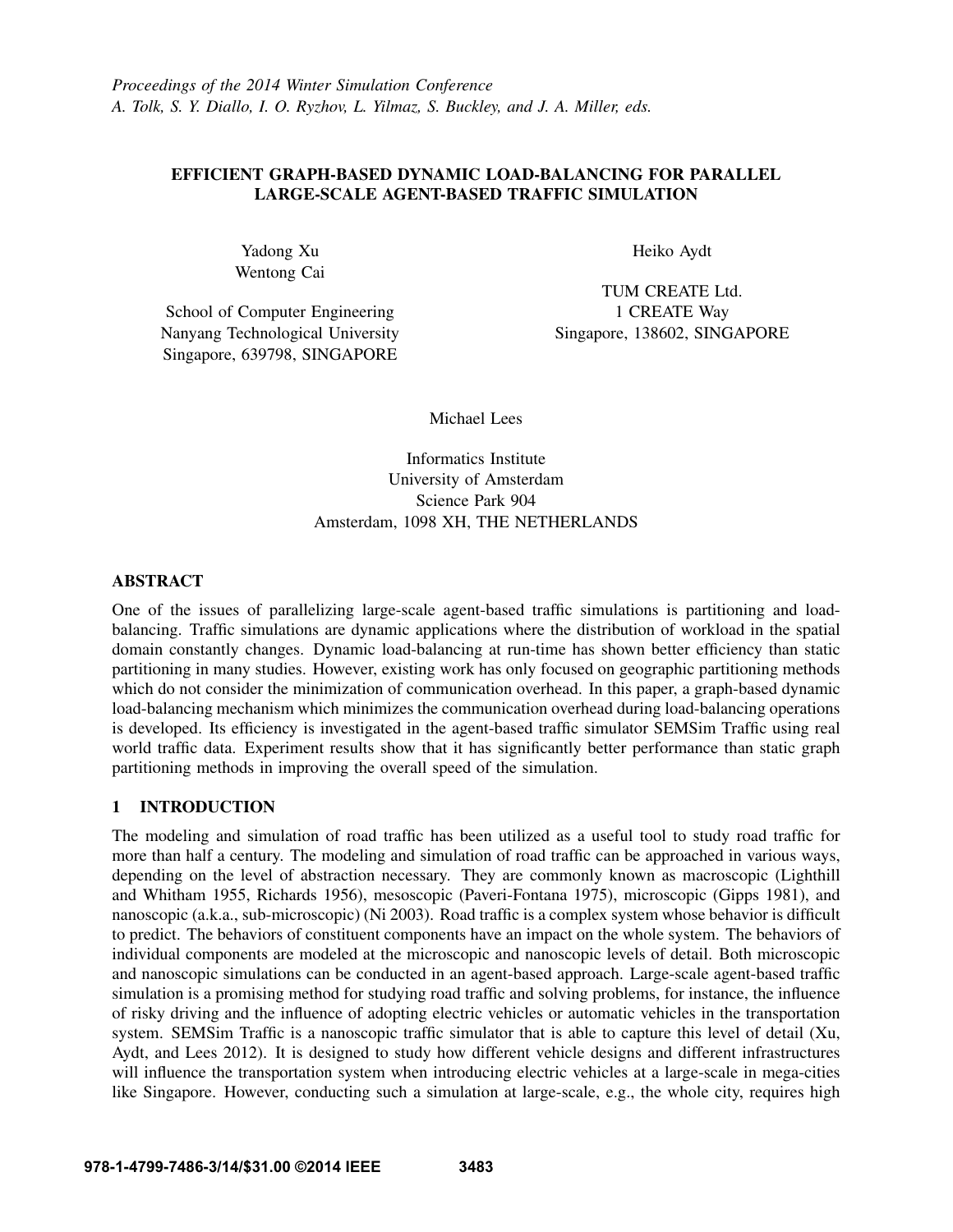computational resource. Certain computing techniques should be deployed to make large-scale agent-based traffic simulations computationally feasible.

To harness more computational resource, parallel computing can be used. There are many critical aspects of considerations when building an efficient parallel simulation, for example, clock synchronization (Fujimoto 1990), partitioning and load balancing (Xu and Lau 1997), and interest management (Lees, Logan, and Minson 2005). The problem of partitioning and load-balancing is addressed in this paper.

Considering the traffic pattern in the real world, people usually drive to work in the morning and drive home in the evening, which creates different traffic flows during the day, as well as peak traffic hours. Corresponding to this real world scenario, in traffic simulations agents always move in the road network and they are dynamically created and removed during the simulation. This leads to constant workload changes at different areas of the simulation space and necessitates a properly designed partitioning and load-balancing mechanism.

The ultimate optimization objective of a partitioning method is to minimize the overall execution time. To achieve this objective, two sub-objectives should be considered during the partitioning. The inter-process communication overhead should be minimized, and the workload imbalance should be minimized (Xu, Aydt, and Lees 2012). Partitioning of a parallel simulation can be performed at the beginning of the simulation or dynamically at run-time. When a dynamic load-balancing approach is adopted, the overhead of repartitioning should also be minimized. Some work has shown that dynamic load-balancing is able to balance the workload of processes according to run-time information and has shown better efficiency in parallel microscopic traffic simulations (Igbe 2010, Sun, Chen, Li, and Wang 2012). Dynamic loadbalancing can be achieved by refining existing partitions incrementally, or by invoking a global partitioning algorithm to generate totally new partitions. Partitioning algorithms used in traffic simulations generally fall into the following four categories: geographic partitioning, graph partitioning, hypergraph partitioning, and scatter partitioning. Among them, only graph partitioning methods consider the minimization of communication overhead (hypergraph is a generalization of graph). Graph partitioning has demonstrated much better static partitioning results compared to geographic partitioning algorithms (Nagel and Rickert 2001). However, graph partitioning is more computationally expensive which may hinder its application on dynamic load-balancing. Existing work on dynamic load-balancing of traffic simulations has only been the geographic partitioning algorithms, which does not consider the minimization of communication overhead.

In this paper, we have developed a new dynamic load-balancing mechanism for parallel agent-based traffic simulations that balances workload efficiently and minimizes the communication overhead at the same time. It uses run-time traffic volume and traffic flow information to estimate the workload and communication overhead respectively. A threshold of workload imbalance is used for the invocation of load-balancing operations. Initial partitioning is performed using a graph partitioning algorithm (Karypis and Kumar 1998). Repartitioning is achieved by invoking the graph partitioning algorithm globally to generate new partitions and mapping the new partitions to the original ones. The dynamic load-balancing mechanism is experimented in the traffic simulator SEMSim Traffic. SEMSim Traffic composes a number of components, one of which is a parallel discrete-event simulation engine developed for distributed memory systems. The road network of the whole Singapore, and real world data on the trip distribution are used in the scenario. The results showed that our dynamic load-balancing mechanism has improved the speed-up of the parallel simulation significantly compared to static graph partitioning methods.

The remainder of the paper is organized as follows: Sections 2 presents the exiting work on the partitioning and dynamic load-balancing of microscopic traffic simulations. Section 3 introduces briefly the simulation space and agent models, how the simulation space is partitioned, and how inter-process communication is conducted. Section 4 describes our dynamic load-balancing mechanism based on graph partitioning. After that, experiments and results are presented in Section 5. Finally, conclusions and future work are presented in Section 6.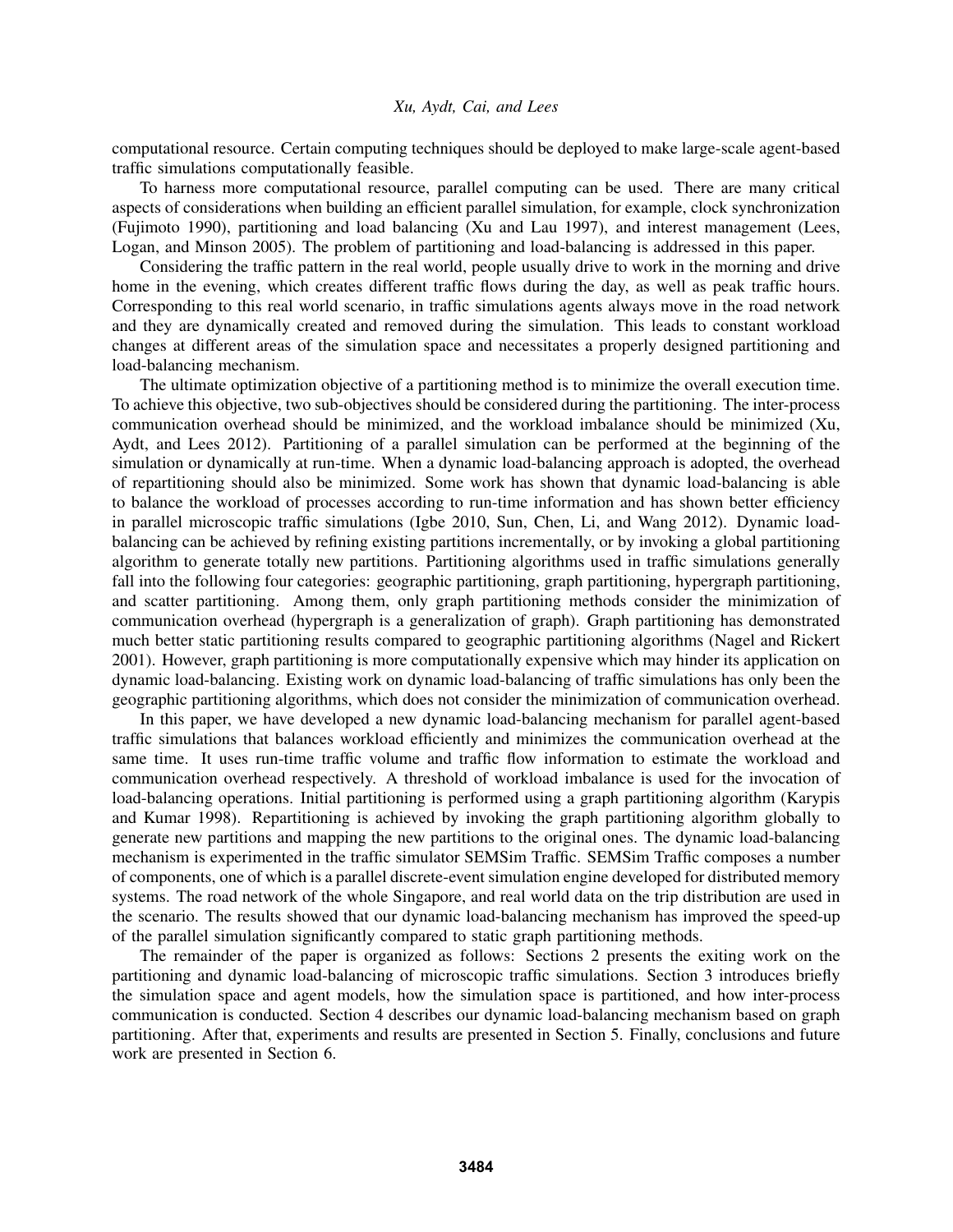#### 2 RELATED WORK

## 2.1 Partitioning Methods

The partitioning methods in agent-based traffic simulations have largely used domain decomposition as apposed to functional decomposition. The target of partitioning is the road network. There are generally four categories of partitioning methods used: geographic partitioning, graph partitioning, hypergraph partitioning, and scatter partitioning.

*Geographic Partitioning* uses the geographic information of the road network. The most straight forward way is to cut the simulation space into strips or grids of equal sizes (Klefstad, Zhang, and Lai 2005, Lee 2002). This method is easy to implement and manage, however, the workload distribution is very unlikely to be even. Another geographic partitioning is known as Recursive Coordinate Bisection (RCB) (Berger and Bokhari 1987, Wei, Chen, and Sun 2010). The simulation space is cut into two equal-sized sub-regions by a plane orthogonal to coordinate axes and this procedure is recursively applied until the desired number of sub-regions are reached. This approach generates more balanced load distribution compared to grid partitioning. For geographic partitioning methods, repartitioning can be easily done by sweeping the boundary lines. Dynamic geographic repartitioning has demonstrated better performance than their static counterparts (Zhang, Jiang, and Li 2007, Igbe 2010, Sun, Chen, Li, and Wang 2012).

*Graph Partitioning* does not rely on geographic information but the connectivity of the road network. The workload partitioning problem is formulated as as a graph partitioning problem by converting the road network into a graph and using the amount of workload as the weight of a vertex and the data volume between vertices as the weight of a edge. Graph partitioning algorithms consider both equalizing the weights between partitions and minimizing the edge cuts (Kernighan and Lin 1970, Karypis and Kumar 1998, Hendrickson and Kolda 2000). Thus, they usually generate better partitions than the geographic partitioning methods (Nagel and Rickert 2001, Suzumura and Kanezashi 2012). The disadvantage is that graph partitioning methods are more computationally expensive than geographic partitioning methods and a repartitioning does not guarantee new partitions to have similar shapes as the previous ones. Dynamic graph repartitioning can be achieved in two ways: scratch-remap and diffusive (a.k.a., incremental refinement) (Schloegel, Karypis, and Kumar 2001). *Scratch-remap* method invokes certain graph partitioning algorithms to generate new partitions from scratch, and then map the new partitions to the original partitions to reduce the data redistribution overhead. *Diffusive* methods use existing partitions and refine them incrementally or diffusively to achieve load balance. Scratch-remap method is generally able to generate better edge cuts but incurs higher data redistribution overhead compared to diffusive methods. Dynamic graph repartitioning has not been applied in traffic simulation.

*Hypergraph Partitioning* is a generalization of graph partitioning (Catalyurek and Aykanat 1999). A *hypergraph* is a generalisation of a graph in which an hyperedge can connect more than two vertices. A hyperedge can express the mutual data dependency among all vertices it connects. It is useful for scenarios where broadcasting of information plays an important role (Xu and Tan 2012). The disadvantage is a much higher computational cost of the algorithm, which may limit its use to offline partitioning only.

*Scatter Partitioning* is a method that distributes the workload nearby to different partitions. It usually results in a highly balanced workload distribution (Barceló, Ferrer, and Garcia 1998, Thulasidasan, Kasiviswanathan, Eidenbenz, and Romero 2010). However, the partitioning method incurs high communication overhead. It can be used in environments where high volume of communication does not incur significant overhead. This method might not be efficient in a distributed memory environment where the communication is nontrivial.

### 2.2 Dynamic Load-Balancing In Traffic Simulation

Dynamic load-balancing methods generally involve a number of steps: load measurement (load index), load information exchange, invocation strategy (whether a load-balancing operation is necessary), and load-balancing operation. The same applies to traffic simulation.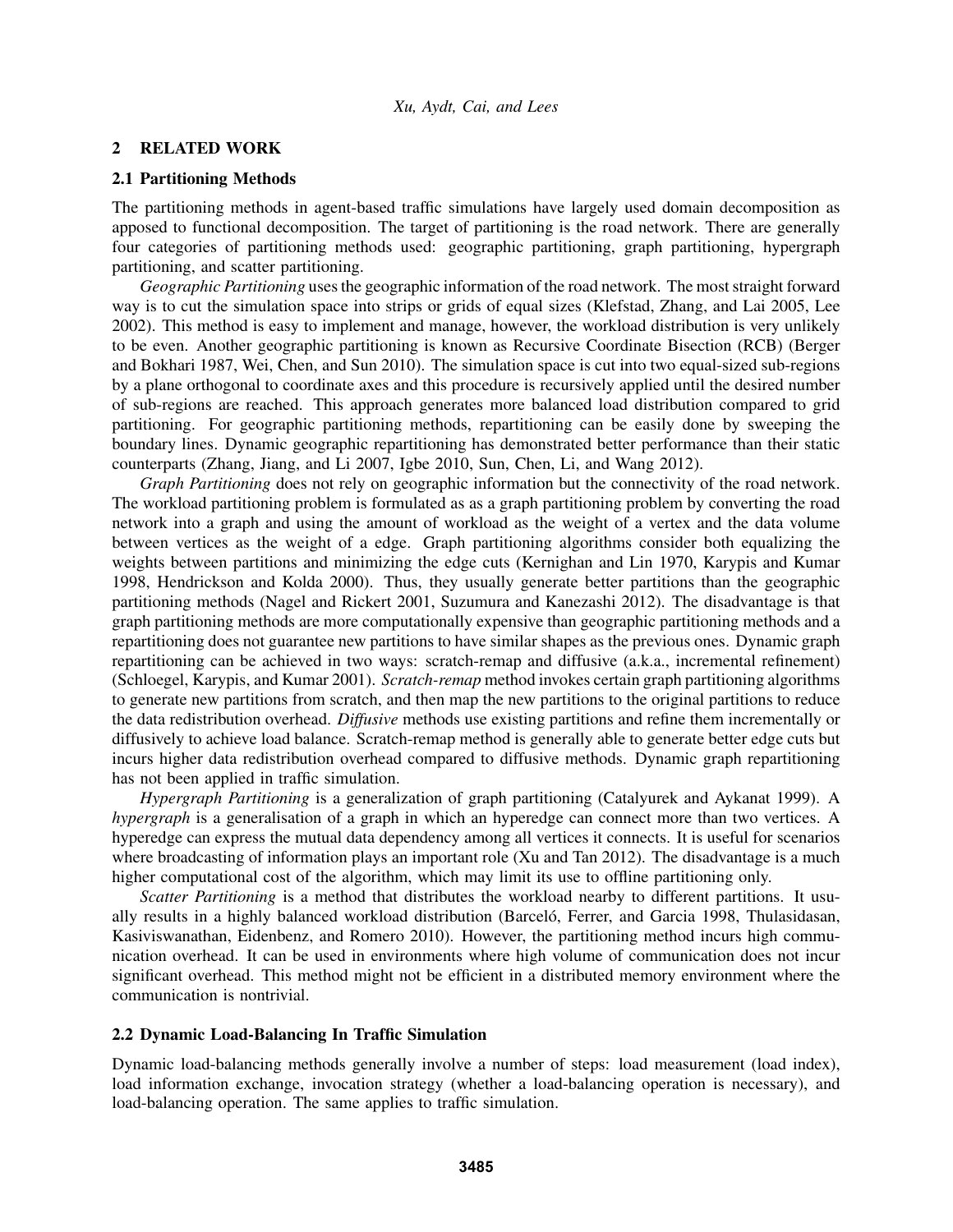The most straight forward way of load measurement in agent-based traffic simulation is by counting the number of vehicles or agents (Zhang, Jiang, and Li 2007, Sun, Chen, Li, and Wang 2012). A more sophisticated way is to consider the average execution time of the agents, which takes into account both the load of the application and the possible influence of hardware utilization (Igbe 2010). Load measurement is usually performed periodically at run-time in a distributed manner. The subsequent three steps can all be conducted in a *distributed* way where all processes make individual decisions, or a *centralized* way where a master process makes all decisions. The load information exchange is also performed periodically. The exchange happens either between direct neighbors (Igbe 2010, Sun, Chen, Li, and Wang 2012) or between a master process and slave processes (Igbe 2010). After the load exchange, an invocation strategy analyzes the current workload distribution and decides whether a load-balancing operation should be performed. A load-balancing operation can be initiated either by the processes with heavy or light workload, or by a master process which oversees the global load distribution in a centralized way (Igbe 2010). As for the invocation criteria, a fixed imbalance threshold was used in some work (Sun, Chen, Li, and Wang 2012, Zhang, Jiang, and Li 2007). The value of the threshold is critical for the performance. With a small threshold, load-balancing operation is performed more frequently, thus results in better load balance; however, a worse overall speed up could be obtained as the result of the higher communication overhead (Sun, Chen, Li, and Wang 2012). To make an informed invocation decision, a profitability estimation can be performed to ensure that the gain of performing a load-balancing operation is greater than the cost and prevent non-beneficial operations (Igbe 2010). When strip and grid partitioning methods are used, dynamic load-balancing can be achieved easily by incrementally sweeping the boundary lines from heavily loaded simulation processes to the lightly loaded ones (Igbe 2010, Zhang, Jiang, and Li 2007, Sun, Chen, Li, and Wang 2012). However, these methods do not consider the communication overhead, which may render it non-beneficial for real world road networks that have irregular shapes. To the best of our knowledge, there has not been work demonstrating the effectiveness of dynamic load-balancing mechanism based on graph-partitioning in agent-based traffic simulations. Although graph partitioning is more computationally expensive, it considers the load imbalance as well as the communication cost.

## 3 PARTITION THE SIMULATION SPACE

## 3.1 Spatial Network and Agent Models

The simulation space of our agent-based traffic simulation is a road network. In a road network, the links of the network are containers/placeholders of agents. If links have multiples lanes, lanes are containers of agents. Nodes contain the connectivity information of links and lanes. The road network is a *spatial network* which is different from the network in network simulations where the nodes usually represent agents and the links represent the relationships or dependencies between agents. An illustration of the spatial network is shown in Figure 1. The dashed circles are network nodes, and the connections between them are network links. For simplicity, lanes are not shown, therefore, links are containers of agents.



Figure 1: Partitioned spatial network container with buffered regions.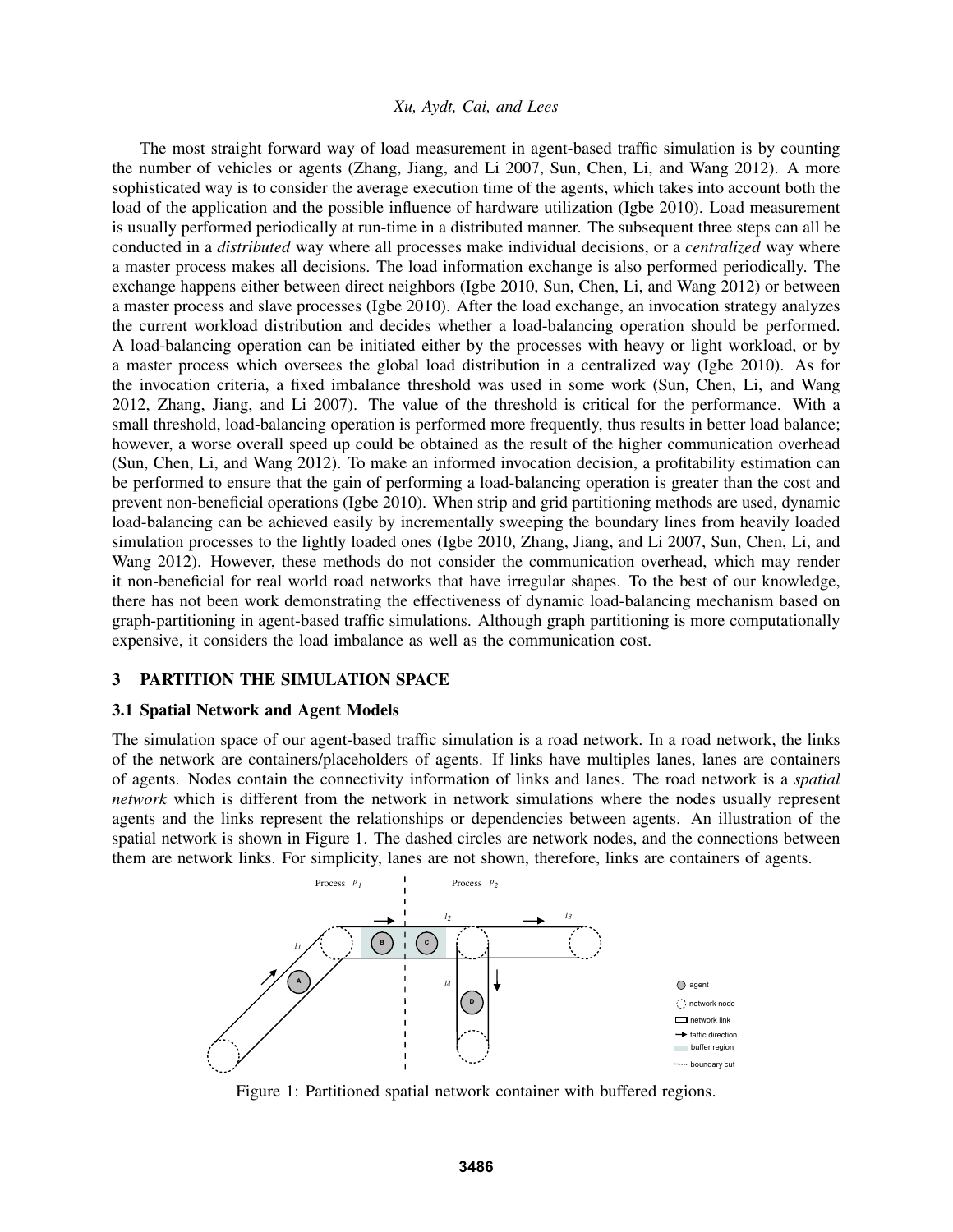The agent in the simulation is a driver-vehicle-unit that contains driver behavior models, e.g., the acceleration model and the lane-changing model, and vehicle component models, e.g, the motor model and the battery model for electric vehicles. An agent has a *sensing range* which is the area around the agent within which the states of other agents have an effect on the agent's behavior. The sensing range is omnidirectional in the road network, even though the traveling direction of the agent is unidirectional, since the agent needs to examine the area in front for deciding appropriate accelerations, and the area both in front and behind for deciding safe lane-changes. Agents continuously scan the surrounding environment within the sensing range and perform certain behaviors during the simulation.

### 3.2 Agent Migration and Shared State Update

The partitioning of the simulation is performed on the spatial network. The spatial network is cut through *boundary links*. Boundary links are the links spanning two partitions. A boundary link is evenly divided between two partition, as depicted in Figure 1. Link  $l_2$  is a boundary link. The left half belongs to process  $p_1$ , and the right half belongs to process  $p_2$ .

In the simulation, *migration* of an agent happens when the agent moves beyond the boundary of a partition and enters the domain of another partition. For example, in Figure 1 suppose agent *B* continues moving on link  $l_2$  and exceeds the boundary of process  $p_1$ , it will be migrated to process  $p_2$ . Agents require the information of surrounding agents for certain behaviors. The states of the agents that affect neighboring agents in other processes are referred as *shared states*. They should be sent over to the neighboring processes and kept updated. A *buffered region* refers to the region within which the shared states of agents should be copied to another process and kept updated. Buffered regions are the areas directly next to the boundary cut on a boundary link. The size of buffer regions is determined by the sensing range of agents. In Figure 1, the shaded area on link  $l_2$  is the buffered region. Agents  $B$  and  $C$  need to know the states of each other, therefore, shared states of agent *B* is sent to process  $p_2$  and those of agent *C* to process  $p_1$ . *Non-local proxy* agents are created in the receiving processes which represent the actual agents in the sending process. For example, there is a proxy of *B* in process  $p_2$  and a proxy of *C* in process  $p_1$ .

To reduce the communication overhead, the message size should be minimized. Since different information is required during migration and shared state update, the content to be transferred should be defined respectively. During migration it is necessary to transfer the complete state of the agent, which can lead to large message sizes. In contrast, during the update of shared states, only shared states (i.e., states that have influence on the behavior of surrounding agents) are necessary. Note that non-local proxy agents only contain shared-state information. To further reduce the overhead, creation and deletion of agents and their non-local proxies during agent migration is also optimized. When an agent enters the buffered region, a non-local proxy will be created in the neighboring process. After the agent is migrated to the neighboring process, the non-local proxy will be used to create the migrated agent. Since the migrated agent is still in the buffered region immediately after the migration, its copy in the original process is not removed. It is marked as the non-local proxy in the original process and deleted only after the migrated agent moves out the buffered region.

### 3.3 Barrier Synchronization and Message Passing

In the parallel simulation engine, events are scheduled by driver behavior models and vehicle models of the simulation. The main computational components are currently the driving behavior models, i.e., the acceleration and lane-changing models. Due to the characteristics of the driving behavior models, events scheduled by them are periodic with a fixed interval which is equivalent to a time-stepped execution. The necessity of migrating agents and updating shared states is checked during the simulation, and messages are sent only if necessary. Due to the time-stepped fashion of executing the agent models, the checking is performed at the end of each time step. Processes scan the boundaries of their partitions to determine the agents to be migrated and the shared states to be sent over. Then all the information to be sent is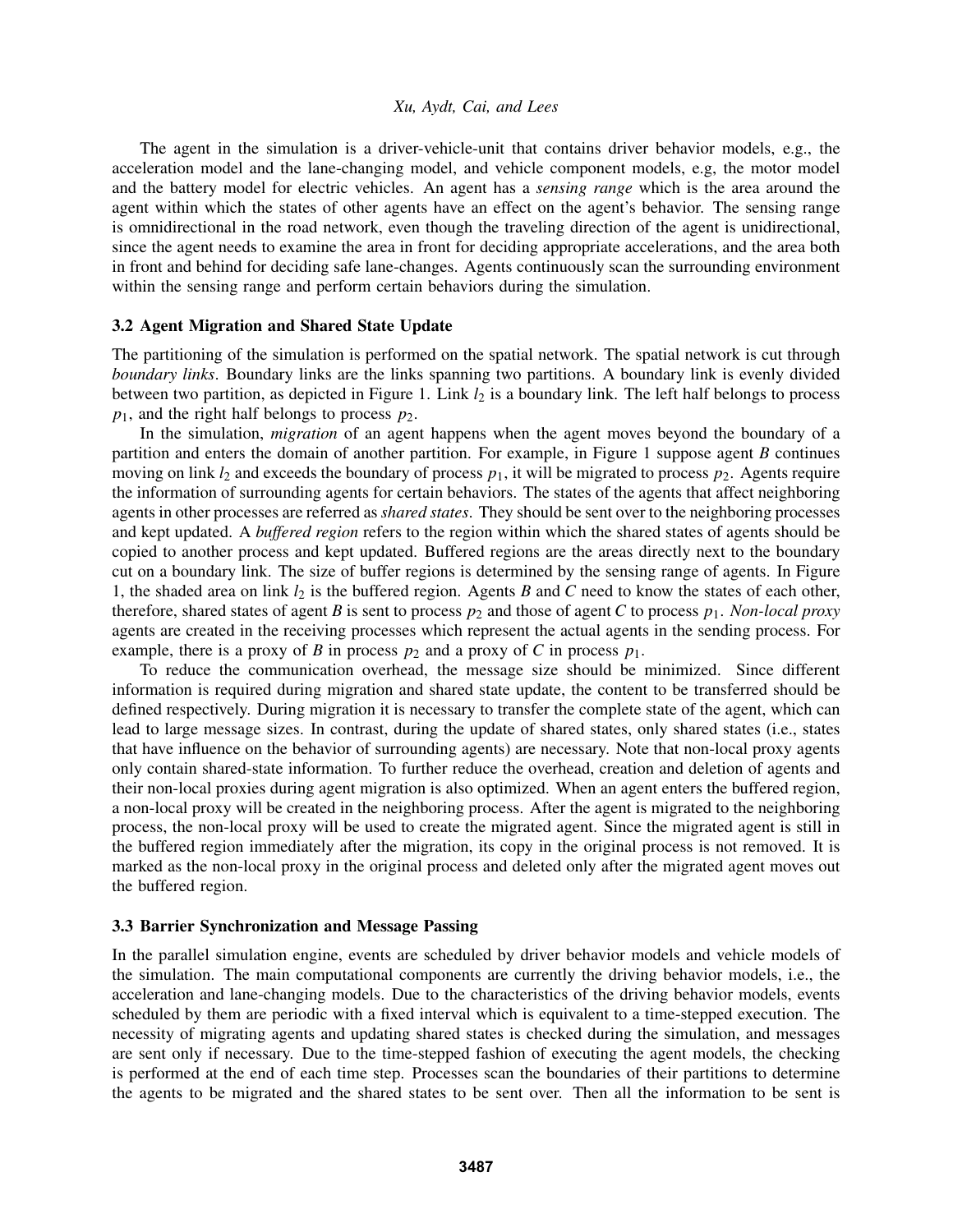wrapped in a single message and sent to the corresponding neighboring processes. This also serves as a global barrier that synchronizes the simulation time of the processes.

### 4 GRAPH-BASED DYNAMIC LOAD-BALANCING MECHANISM

#### 4.1 Load Index and Communication Index

The spatial network needs to be abstracted as a weighted partitioning graph. One node of the spatial network corresponds to one vertex of the weighted graph. All links that connect two nodes in the spatial network are combined into one undirected edge that connects the two corresponding vertices in the weighted graph. An example is shown in Figure 2. A proper workload index and a communication index are required to assign appropriate weights to the graph. A *load index* measures the weight of vertices with workload, and a *communication index* measures the weight of edges with run-time communication overhead. In Figure 2,  $f_{i,j}$  denotes the traffic flow from node *i* to node *j*, and  $v_i$  denotes the traffic volume at the neighborhood of node *i*. *Traffic flow* is the number of agents that travel through the link in a unit of time. *Traffic volume* is the number of agents in the neighborhood of a node at a time instant. The neighborhood of a node refers to the halves of the connecting links near the node (depicted as shadowed areas in Figure 2(a)).



Figure 2: Using the traffic flow and traffic volume information on the spatial network to calculate the weights of the partitioning graph.

Suppose the traffic volume around node  $i$  is  $v_i$  and the average computational load per agent is  $c$  in terms of CPU time, then the load index of node *i* is  $v_i \cdot c$ . It is the computation time of all the agents in the neighborhood of node *i*. Suppose the overall traffic flow between node *i* and node *j* is  $f_{i,j} + f_{j,i}$  and the average data size per agent migration is *s*, then the communication index is denoted as  $(f_{i,i} + f_{j,i}) \cdot s$ . Traffic flow is used as one of the factors for communication index because it measures the rate of agents passing through the link which corresponds to the rate of migrating agents if the link is a boundary link. In the simulations where agents have different computation times and data sizes, *c* and *s* may be different for different nodes and links. In the simulations where agents do not have significant computation time or data size differences, both *t* and *s* can be normalized to 1. In this case, the load index can be expressed as  $v_i$ , and the communication index can be expressed as  $f_{i,j} + f_{j,i}$ .

The dynamic load-balancing mechanism uses a master-slave approach. The workload is measured by all processes periodically. Then the slave processes send the workload information to a master process. The master process makes decisions on the invocation and executes the graph partitioning algorithm.

#### 4.2 Invocation Strategy Analysis

The execution time of one time step of the simulation composes of a number of elements: the time for model calculation, the waiting time at a global barrier due to uneven workload distribution, and the time for message passing. Suppose the simulation has a set of *I* processes with ids  $\{0,1,...I-1\}$ , at one certain time step the total workload in terms of CPU time is  $t_{cmp}$ , of which the process *i* shares a portion  $t_{cmp}$ , the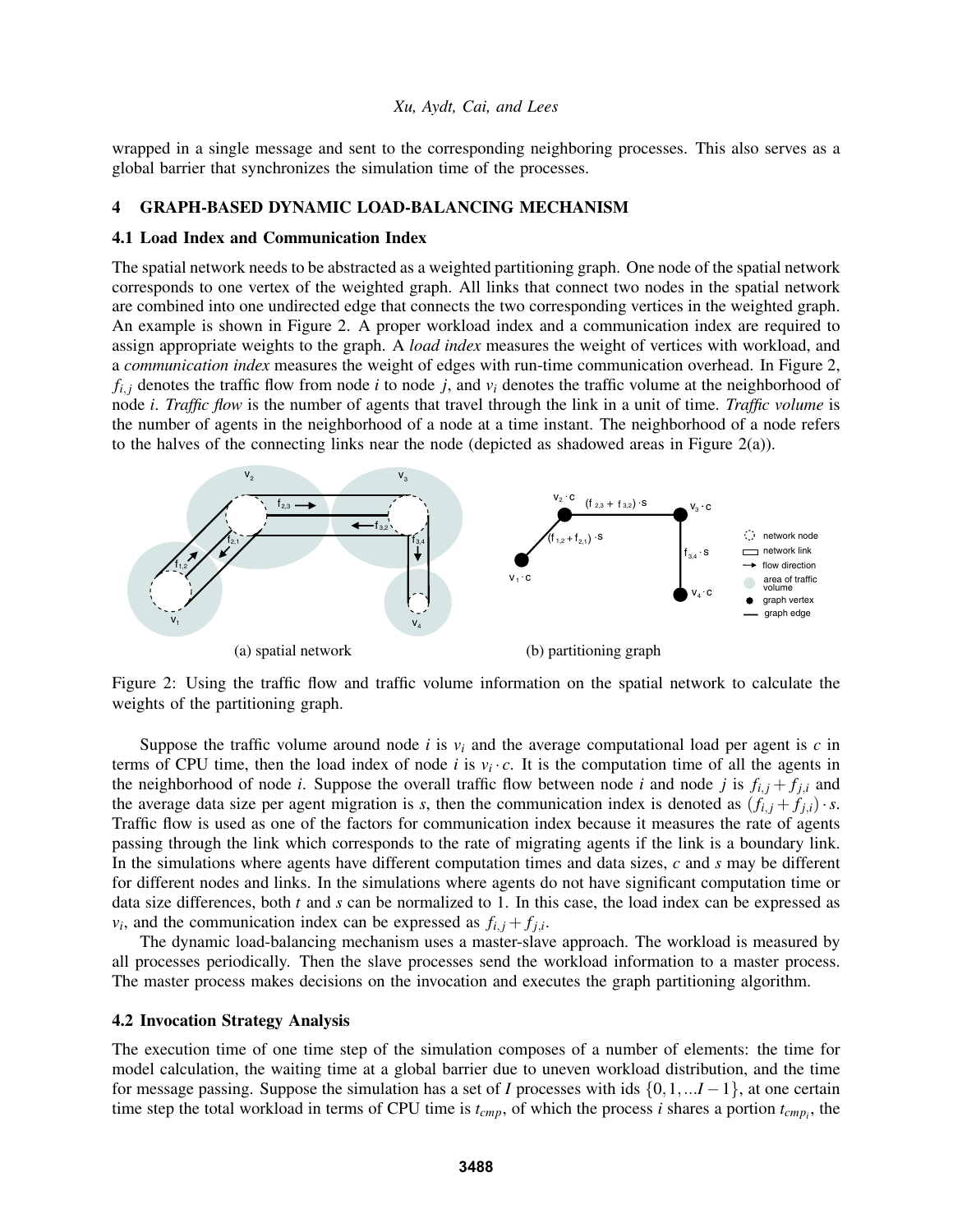waiting time of process *i* is  $t_{wait_i}$ , the message passing time of process *i* is  $t_{comm_i}$ , the extra time is  $t_{extra_i}$ , the execution time of one time step is  $t_i$ , then

$$
t_i = t_{cmp_i} + t_{wait_i} + t_{comm_i}
$$
\n<sup>(1)</sup>

Since there is a global barrier at the end of the time step, *ti* is equal for all *I* processes. Because the processes that have less workload always wait for the one that has the most workload, we can deduce that  $t_{cmp_i} + t_{wait_i} = Max(T_{cmp})$ , where  $T_{cmp} = \{t_{cmp_0}, t_{cmp_1}, \ldots, t_{cmp_{I-1}}\}$  is the set of computation time of all processes. We can express the time spent on one time step for all processes as

$$
t = Max(T_{cmp}) + t_{comm} \tag{2}
$$

assuming that collective communication is done at the end of each step, which also serves as a barrier synchronization, so  $t_{comm_i}$  are the same for all processes.

If the workload is close to perfectly balanced, then  $t_{wait} \approx 0$  and all processes have approximately the average amount of workload  $t_{cmp_i} \approx Avg(T_{cmp})$ , thus,  $Max(T_{cmp}) \approx Avg(T_{cmp})$ . However, in practice, it is not possible to achieve perfect balance at every time step. If a static partitioning method is used, it is unlikely that the workload distribution is optimized. For dynamic load-balancing, the balancing operation should not be performed at every time step considering the extra overhead it introduces. Therefore, an invocation strategy should be developed to perform load-balancing operations at the suitable time. Intuitively, a load-balancing operation is required when the workload reaches a very imbalanced state. We formulate the load imbalance at a time step as

$$
L_{imb} = Max(T_{cmp}) - Avg(T_{cmp})
$$
\n(3)

which is measured with time. A load-balancing operation is invoked when  $L_{imb}$  is greater than a threshold *Lthres*. In addition, in an environment where agents are homogeneous which means they have approximately the same computational cost on average, the calculation of imbalance and threshold can be simplified by measuring the number of agents instead of time.

### 4.3 Repartitioning and Mapping

If a load-balancing operation is beneficial, a graph partitioning algorithm is executed by the master process. The graph partitioning algorithm utilized in our simulation is a multilevel k-way partitioning scheme (Karypis and Kumar 1998). The partitioning algorithm contains three main steps: graph coarsening, partitioning the coarse graph, and graph uncoarsening. After that a refinement step is performed. It is one of the fastest and most efficient graph partitioning algorithms.

New partitions generated may not have similar shapes as existing ones, therefore mapping is performed to map the new partitions to existing partitions to reduce the cost of redistributing the agents. Let *I* be the set of old partitions, *J* be the set of new partitions, with a similarity matrix  $S = (s_{ij})$ ,  $i = 0, 1, ..., I-1$  and  $j =$  $0,1,..., J-1$ . *s<sub>ij</sub>* is the *similarity* between the old partition *i* and the new partition *j*. It is quantified with the number of agents that have an old partition id *i* and a new partition id *j*. Let *P* be the set of nodes in the road network. In the mapping process, the similarity matrix is firstly calculated by traversing the set of nodes of the road network. For all *i* and *j*,  $s_{ij}$  is initialized as 0. If node *p* has an old partition id *i* and a new partition id *j*, and there are  $v_p$  agents at the neighborhood of node  $p$ , the value of  $s_{ij}$  is increased by  $v_p$ . This process stops when the whole set of nodes is traversed. Therefore, the calculation of similarity matrix has a complexity of  $O(|P|)$ . The partitions that have the largest similarity values should be mapped together. To do this, the elements of the matrix *S* is stored in a queue and sorted by their value in descending order. Then the queue is traversed from the top. If the current item is  $s_{ij}$  and partitions *i* and *j* both have not been mapped by any other partition yet, map them, otherwise continue traversing to the next item. This process stops when the whole similarity queue is traversed. If there are unmapped partitions after this, which scarcely happens, map them randomly. In this way, the similarity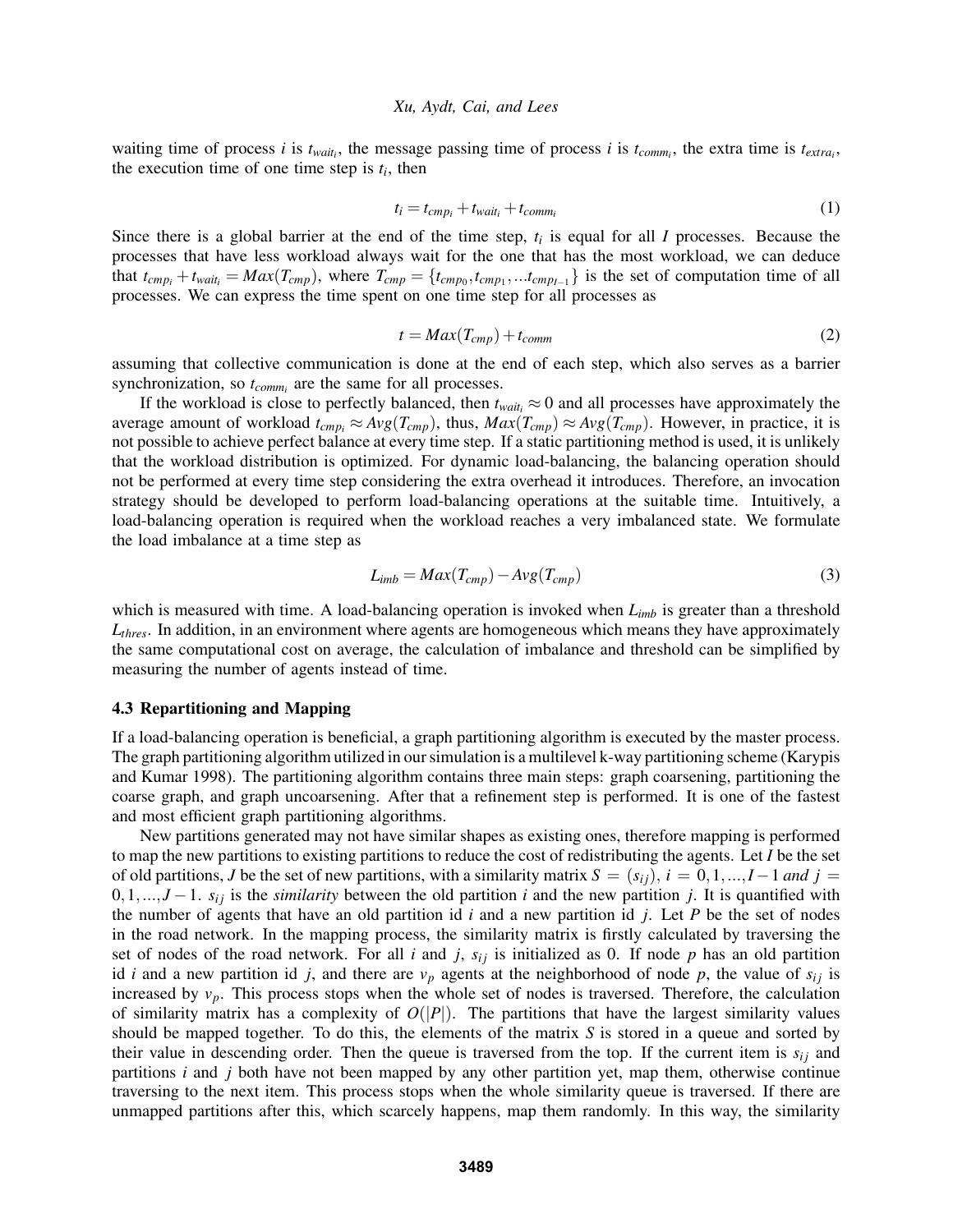of new partitions and old partitions is maximized, thus the number of redistributed agents is minimized. The complexity of sorting and traversing the queue is  $O(|I|^2)$ . Therefore, the overall complexity of this mapping process is  $O(|P|) + O(|I|^2)$ . After mapping, new partitioning information is broadcast to slave processes. Subsequently, redistribution of agents is performed.

# 5 EXPERIMENTS AND RESULTS

The experiments in this paper investigate the performance of the graph-based dynamic load-balancing methods compared to static graph partitioning methods. Their performance is analyzed using the workload imbalance, communication overhead, and the overall speed-up. Since the simulation involves stochastic elements, the simulation is run a number of times for each method. Three different strategies are evaluated:

- *Static-nw* Partition only with network information at the beginning of the simulation. The weight of a vertex is the total length of links connecting to the corresponding node. The weight of an edge is the number of lanes inside the corresponding links.
- *Static-pg* Partition with pre-generated traffic flow information. This is the best achievable static partitioning. Considering the fact that a simulation with the same configuration is usually run multiple times, the average traffic flows of links and the average traffic volumes of nodes can be logged during an initial run and used for partitioning in subsequent runs.
- *DLB-th* Load-balancing operations are invoked if the load imbalance exceeds a threshold. The workload imbalance is checked periodically with a certain frequency.

The data used in our experiment are real world data, including the road network and traffic patterns. The experiment scenario is set up as follows: The road network is the network of whole Singapore that consists of 43392 nodes and 84343 links (124589 lanes). The trip distribution is derived from the data of the Household Interview and Travel Survey (HITS). The traffic of 24 hours is simulated. Approximately 1.2 million trips are generated and the number of agents during peak traffic hour of the day is approximately 75,000. The time step size is 0.5 second. The experiments are run on a cluster that is composed of 4 compute nodes each of which has following hardware configurations: 2 *Octacore Intel*(*R*)*Xeon*(*R*)*CPU E*5−2670 0@2.60*GHz*192*GB o f RAM*. The compute nodes are connected via 56Gbps InfiniBand.

The agents in our experiment are homogeneous, therefore, we use the number of agents for the load index, load imbalance and threshold. By profiling the computational cost of agent models and the communication cost of message passing, and analyzing the dynamics of workload imbalance in *Static-nw* and *Static-pg* simulation runs, we estimated that the threshold should be at the magnitude of hundreds in terms of number of agents. So in the *DLB-th* strategy, thresholds 100, 500, and 1000 were used.

The first indicator of the effectiveness of the strategies is the workload imbalance of the simulation. The dynamics of the load imbalance of *Static-nw*, *Static-pg* and *DLB-th* methods is shown in Figure 3. Simulation runs with 4 processes are shown. Each plot is the average of multiple simulation runs.

Figure 3 has shown that:

1) There are two peak load imbalance periods in the static partitioning methods. They correspond to the morning and afternoon traffic peak hours, which are from 6am to 9am and from 6pm to 9pm. This is because during traffic peak hours, the total number of agents rapidly increases in the simulation. This leads to much more workload changes than other periods.

2) The *DLB-th* method is able to keep the imbalance relatively much lower, because the load-balancing operations are triggered to balance the workload many times.

3) In the *DLB-th* method, load-balancing operations are performed more frequently during the traffic peak hours, and less frequent during other periods. The workload changes faster and more unevenly during peak hours, therefore, the imbalance exceeds the threshold more frequently.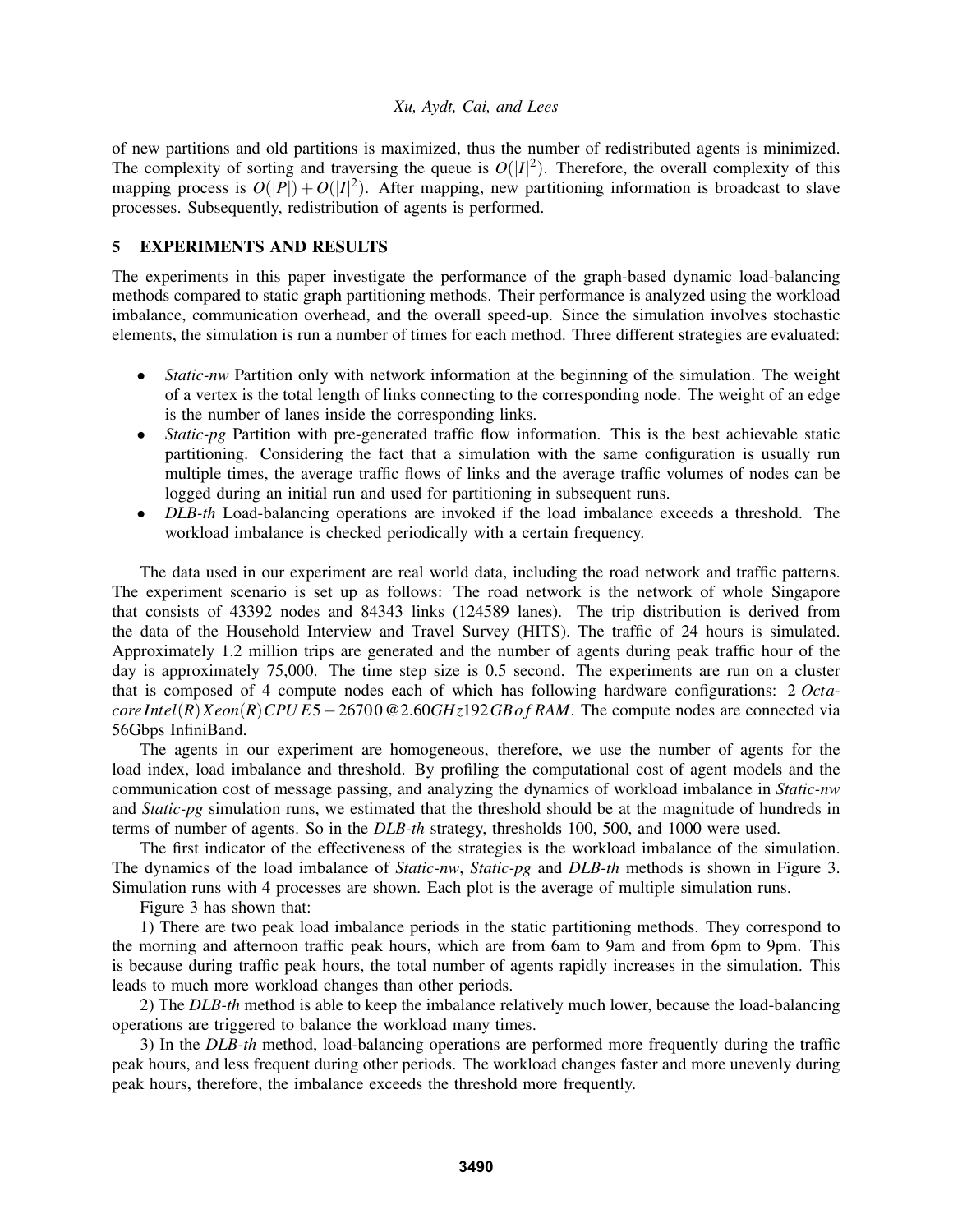



Figure 3: Comparison of workload imbalance of 4 processes throughout the simulation.

The average load imbalance throughout the simulation is shown in Table 1, averages are taken from multiple simulation runs.

| No. of processes | Static-nw | Static-pg | $DLB-th-1000$ | $DLB-th-500$ | $DLB-th-100$ |
|------------------|-----------|-----------|---------------|--------------|--------------|
|                  | 3243.4    | 2281.6    | 419.6         | 229.2        | 107.3        |
|                  | 3154.9    | 2059.4    | 407.5         | 251.9        | 93.6         |
| 16               | 2511.7    | 1820.3    | 446.1         | 225.2        | 76.2         |
| 32               | 2821.2    | 1377.8    | 439.1         | 226.4        | 93.3         |

Table 1: Average load imbalance per time-step in terms of number of agents (unit=1).

Table 1 has shown that the *DLB-th* methods achieved better work balance than static methods, and the lower the threshold is, the better workload balance is achieved. This result is expected, since load-balancing operations will improve the load balance, and the lower the threshold, the more frequently load-balance operations are invoked.

The second indicator is the communication overhead. Since all simulation runs have the same duration of simulation time, the total number of migrated agents is used as the indicator of the communication overhead. A larger number of migrated agents indicates larger message sizes and thus more overhead. The numbers of migrated agents of different methods with different number of processes are shown in Table 2. Note that the agents redistributed during load-balancing operations in *DLB-th* methods are not counted.

| No. of processes   Static-nw |     | Static-pg   DLB-th-1000   DLB-th-500   DLB-th-100 |  |
|------------------------------|-----|---------------------------------------------------|--|
|                              | 0.8 |                                                   |  |
|                              |     |                                                   |  |
|                              |     |                                                   |  |
|                              |     |                                                   |  |

Table 2: Total number of migrated agents in the whole simulation (unit=million).

It can be observed from Table 2 that the number of migrated agents slightly decreased in the *DLBth* methods. This is because the graph-partitioning algorithm is able to minimize the communication overhead according to run-time information which is not possible for static methods. Additionally, using the pre-generated traffic flow information for static partitioning also reduced the number of migrated agents.

The third indicator is the total extra overhead introduced by the *DLB-th* methods. The average overhead of simulation runs is shown in Table 3.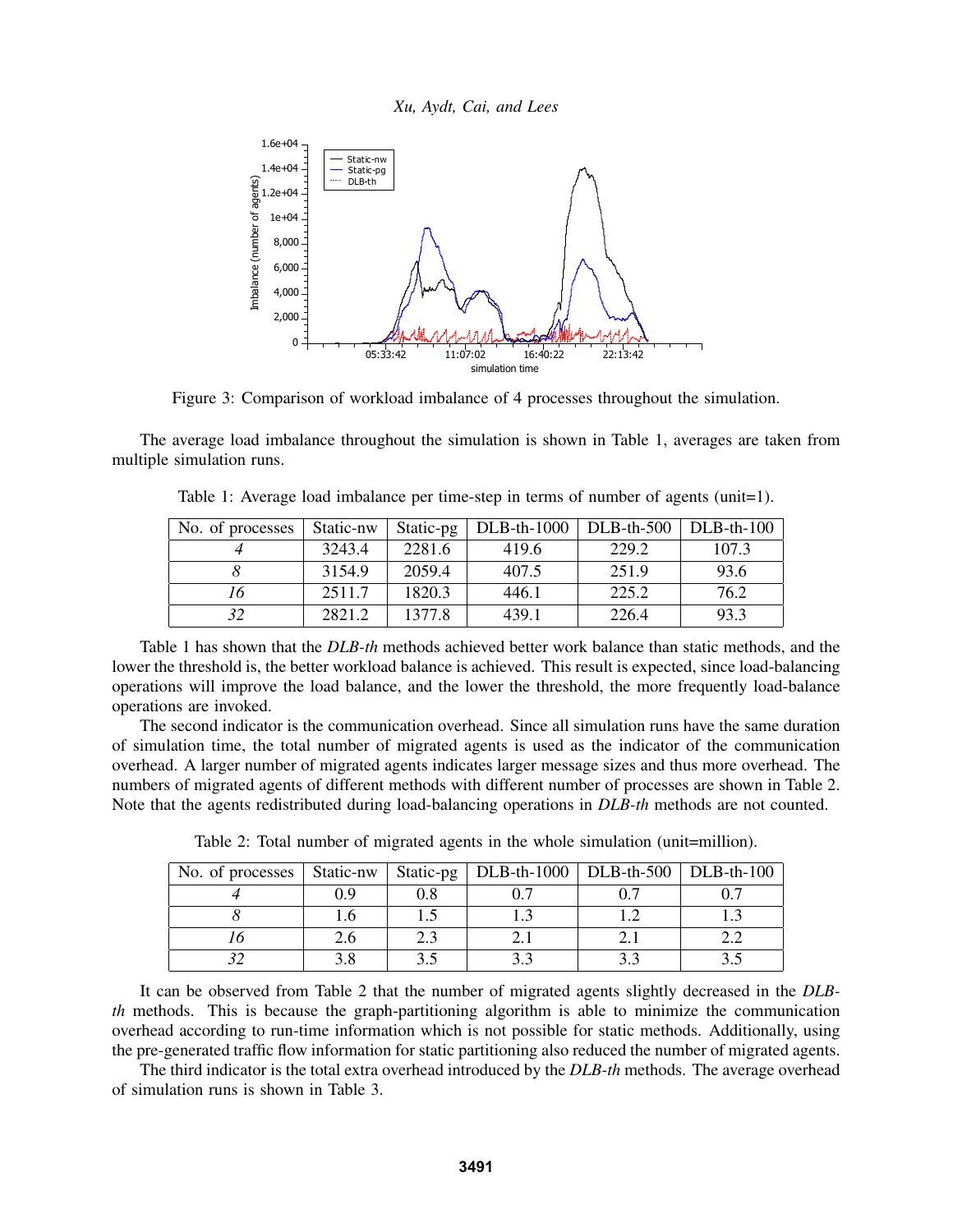| No. of processes | $DLB-th-100$ | <b>DLB-500</b> | DLB-th-1000 |
|------------------|--------------|----------------|-------------|
|                  | 637.5        | 85.5           | 38.5        |
|                  | 599.8        | 72.7           | 36.8        |
| 16               | 496.0        | 55.5           | 31.3        |
| 37               | 555.1        | 18 Z           | 24.6        |

Table 3: Total extra overhead of dynamic load-balancing operations (unit=second).

From Table 3, it can be observed that the smaller the threshold is, the higher the load-balancing operation overhead will be. This is because smaller thresholds invoke the load-balancing operation more frequently. The speed-up of the overall simulation against sequential execution is shown in Figure 4a.



Figure 4: Comparision of speed-ups of different configurations.

Figure 4a shows that better speed-up is achieved by the *DLB-th* methods than static partitioning methods, which results from better workload balance, less communication overhead, and affordable extra overhead. The maximum speed-up achieved by *DLB-th* methods is 4.2 with 300 being the threshold, by *Static-pg* is 3.54, and by *Static-nw* is 3.14. All maximum speed-up is achieved using 16 processes. Comparing the maximum speed-ups, *DLB-th* has a 18.6 percent improvement over *Static-pg*, and 33.7 percent over *Static-nw*. The thresholds in Figure 4a for 4, 8, 16, and 32 processes are 700, 500, 300, and 300 respectively. This infers that the same threshold may not be the optimal threshold for simulations with different number of processes. The speed-up of the simulation using different thresholds is evaluated which is shown in Figure 4b. It can be observed that the speed-ups are similar when the threshold is at the range from 300 to 1000. However, when the threshold value is too small (e.g., 100), the load-balancing overhead becomes too high thus the speed-up drops. When the threshold value is too large (e.g.,  $6000$ ), the load-balancing operations are performed infrequently and the load may become imbalance, thus, the speed-up also drops. For example, in the case of using 16 processes, the *DLB-th* method using a threshold value of 6000 has a similar performance as the *Static-pg* method.

From the experiment results above, we can infer that the graph-based dynamic load-balancing is able to improve the overall efficiency of parallel agent-based traffic simulation significantly. The limitation of our approach is that the estimated value of the threshold might not be the optimum value. However, based on our analysis on the threshold above, an approximate value is sufficient to achieve a good speed-up.

## 6 CONCLUSION AND FUTURE WORK

In this paper, a graph-based dynamic load-balancing mechanism is designed. The mechanism is implemented in the traffic simulator SEMSim Traffic and its effectiveness is evaluated. Experiments have shown that compared to static partitioning methods, the dynamic load-balancing mechanism has improved load balance and the overall performance of the simulation significantly.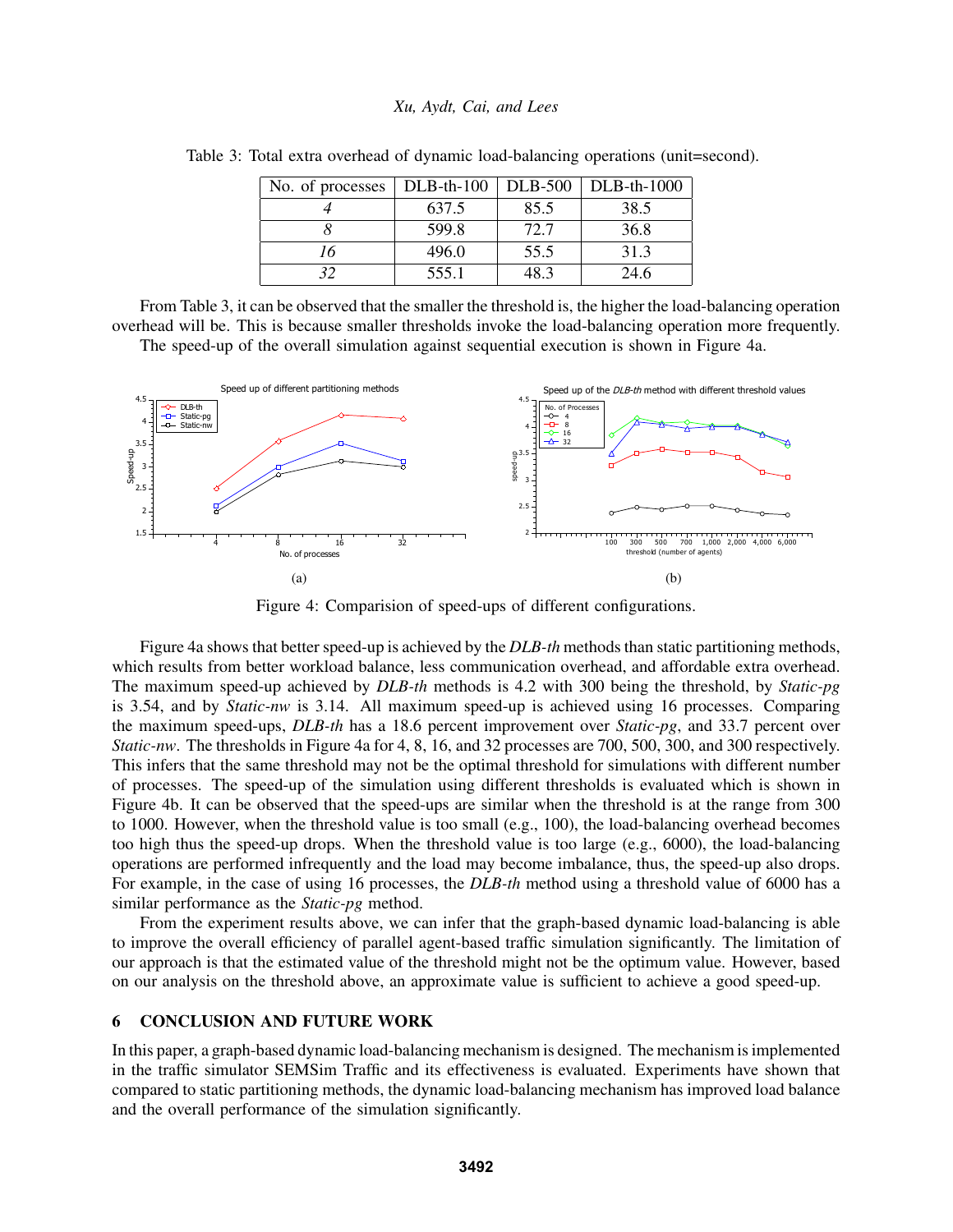There are two pieces of possible future work. Firstly, a diffusive dynamic graph partitioning method could be evaluated. The potential benefit is less number of agents that need to be redistributed during load-balancing operations. Thus, load-balancing operations can be performed more frequently. The disadvantage is that the resultant partitions may not be optimal in terms of balanced load and inter-partition communication. Secondly, the weights of vertices and edges of the partitioning graph is currently calculated using the available traffic flow and traffic volume information. The actual traffic flow and traffic volume after the partitioning may change. Therefore, the partitioning might be improved by using predicted future traffic flow and traffic volume.

# ACKNOWLEDGMENTS

This work was financially supported by the Singapore National Research Foundation under its Campus for Research Excellence And Technological Enterprise (CREATE) programme. Michael Lees is also affiliated with ITMO University, St. Petersburg, Russian Federation and his work is partially supported by Russian Scientific Foundation, Project #14-21-00137.

## **REFERENCES**

- Barceló, J., J. L. Ferrer, and D. Garcia. 1998. "Microscopic traffic simulation for ATT systems analysis. a parallel computing version". *25th Aniversary of CRT*:1–16.
- Berger, M., and S. Bokhari. 1987. "A partitioning strategy for nonuniform problems on multiprocessors". *IEEE Transactions on Computers* C (5): 570–580.
- Catalyurek, U., and C. Aykanat. 1999. "Hypergraph-partitioning-based decomposition for parallel sparsematrix vector multiplication". *IEEE Transactions on Parallel and Distributed Systems* 10 (7): 673–693.
- Fujimoto, R. 1990. "Parallel Discrete Event Simulation". *Communications of the ACM* 33 (10): 30–52.
- Gipps, P. 1981. "A behavioural car-following model for computer simulation". *Transportation Research Part B: Methodological* 15 (2): 105–111.
- Hendrickson, B., and T. G. Kolda. 2000, November. "Graph partitioning models for parallel computing". *Parallel Computing* 26 (12): 1519–1534.
- Igbe, D. 2010. *Dynamic load balancing of parallel road traffic simulation*. Phd thesis, University of Westminster.
- Karypis, G., and V. Kumar. 1998. "Multilevel k-way Partitioning Scheme for Irregular Graphs". *Journal of Parallel and Distributed Computing* 48:96–129.
- Kernighan, B. W., and S. Lin. 1970. "An Efficient Heuristic Procedure for Partitioning Graphs". *The Bell system technical journal* 49 (1): 291–307.
- Klefstad, R., Y. Zhang, and M. Lai. 2005. "A distributed, scalable, and synchronized framework for large-scale microscopic traffic simulation". In *Transportation*, 813–818.
- Lee, D.-H. 2002, July. "A framework for parallel traffic simulation using multiple instancing of a simulation program". *Journal of Intelligent Transportation Systems* 7 (3): 279–294.
- Lees, M., B. Logan, and R. Minson. 2005. "Modelling environments for distributed simulation". In *Environments for Multi-Agent Systems*, 150–167.
- Lighthill, M. J., and G. B. Whitham. 1955, May. "On Kinematic Waves. II. A Theory of Traffic Flow on Long Crowded Roads". *Proceedings of the Royal Society A: Mathematical, Physical and Engineering Sciences* 229 (1178): 317–345.
- Nagel, K., and M. Rickert. 2001. "Parallel implementation of the TRANSIMS". *Parallel Computing* 27:1611– 1639.
- Ni, D. 2003. "2DSIM: a prototype of nanoscopic traffic simulation". In *Intelligent Vehicles Symposium, 2003. Proceedings. IEEE*, 47–52: IEEE.
- Paveri-Fontana, S. 1975. "On Boltzmann-like treatments for traffic flow: a critical review of the basic model and an alternative proposal for dilute traffic analysis". *Transportation Research* 9 (4): 225–235.